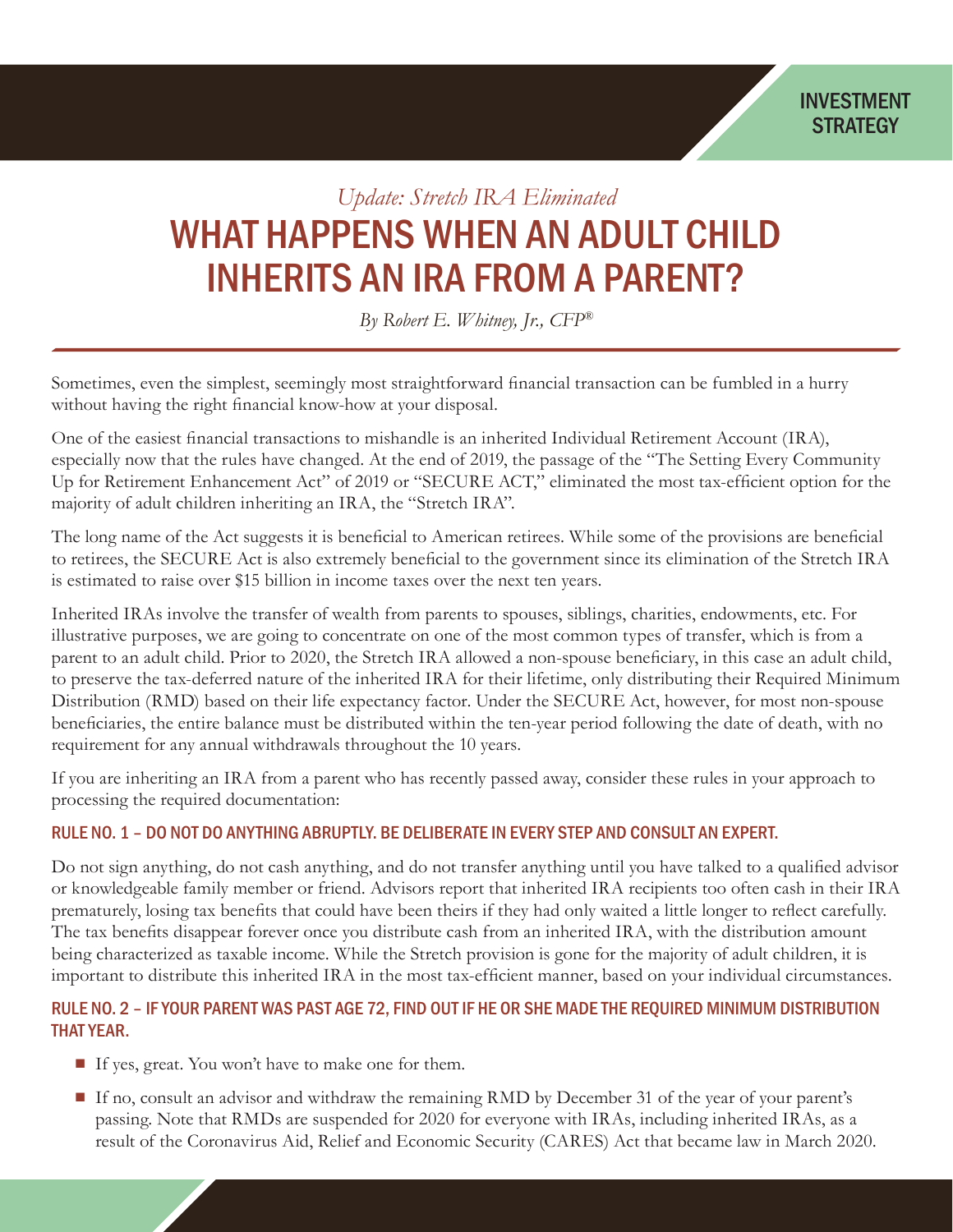#### RULE NO. 3 – TIME YOUR DISTRIBUTION OF THE PROCEEDS TO YOUR PARTICULAR NEEDS SO YOU CAN CAPTURE MAXIMUM TAX BENEFITS OVER THE ALLOWABLE 10-YEAR DISTRIBUTION WINDOW AND AVOID PENALTIES.

- When you withdraw the money from the Inherited IRA in the 10-year window is largely determined by when you need the proceeds.
- Plan for any big ticket expenses such as a car purchase, a home improvement, a wedding, or college tuition within your 10-year withdrawal window.
- Be sure to match your investment approach with when you will need the funds, ensuring you have sufficient funds invested in more conservative investments to cover near-term expenses, and perhaps in more growth-oriented investment for expenses that might occur in year 8 or 9.
- If you envision future years when you will be in a lower tax bracket plan to take distributions in those years. For example, if you are 55 years old earning \$150,000 per year, and expect to retire at age 60, consider delaying any distributions until you are retired and in a lower income tax bracket.

This provision of the SECURE Act relating to inherited IRAs applies to non-spouse beneficiaries inheriting an IRA in 2020 or later, with few exceptions. If you inherited an IRA prior to 2020, you must continue taking your annual RMDs based on your current life expectancy factor. So, remember, if you are inheriting an IRA, take your time to evaluate your unique situation and discuss your distribution plan with your advisor to ensure you withdraw the funds in the most tax-efficient manner.

**\*Always consult with your CPA and professional advisor on matters involving taxes.** 

**Commerce does not provide tax advice or legal advice to customers. While we may provide information or express general opinions from time to time, such information or opinions are not offered as professional tax or legal advice. Consult a tax specialist regarding tax implications related to any product and specific financial situation.** 

**Past performance is no guarantee of future results, and the opinions and other information in the commentary are as of May 5, 2020. This summary is intended to provide general information only, may be of value to the reader and audience, and may include the opinions of Commerce Trust Company, which are subject to change.**

**This material is not a recommendation of any particular security or investment strategy, is not based on any particular financial situation or need, and**  is not intended to replace the advice of a qualified attorney, tax advisor or investment professional. Diversification does not guarantee a profit or protect **against all risk.**

**Data contained herein from third-party providers is obtained from what are considered reliable sources. However, its accuracy, completeness or reliability cannot be guaranteed, and is subject to change rapidly as additional information regarding the conditions which impact the represented subject matter may change.**

**Commerce Trust Company is a division of Commerce Bank.**



**1-855-295-7821 | commercetrustcompany.com**

NOT FDIC INSURED | MAY LOSE VALUE | NO BANK GUARANTEE